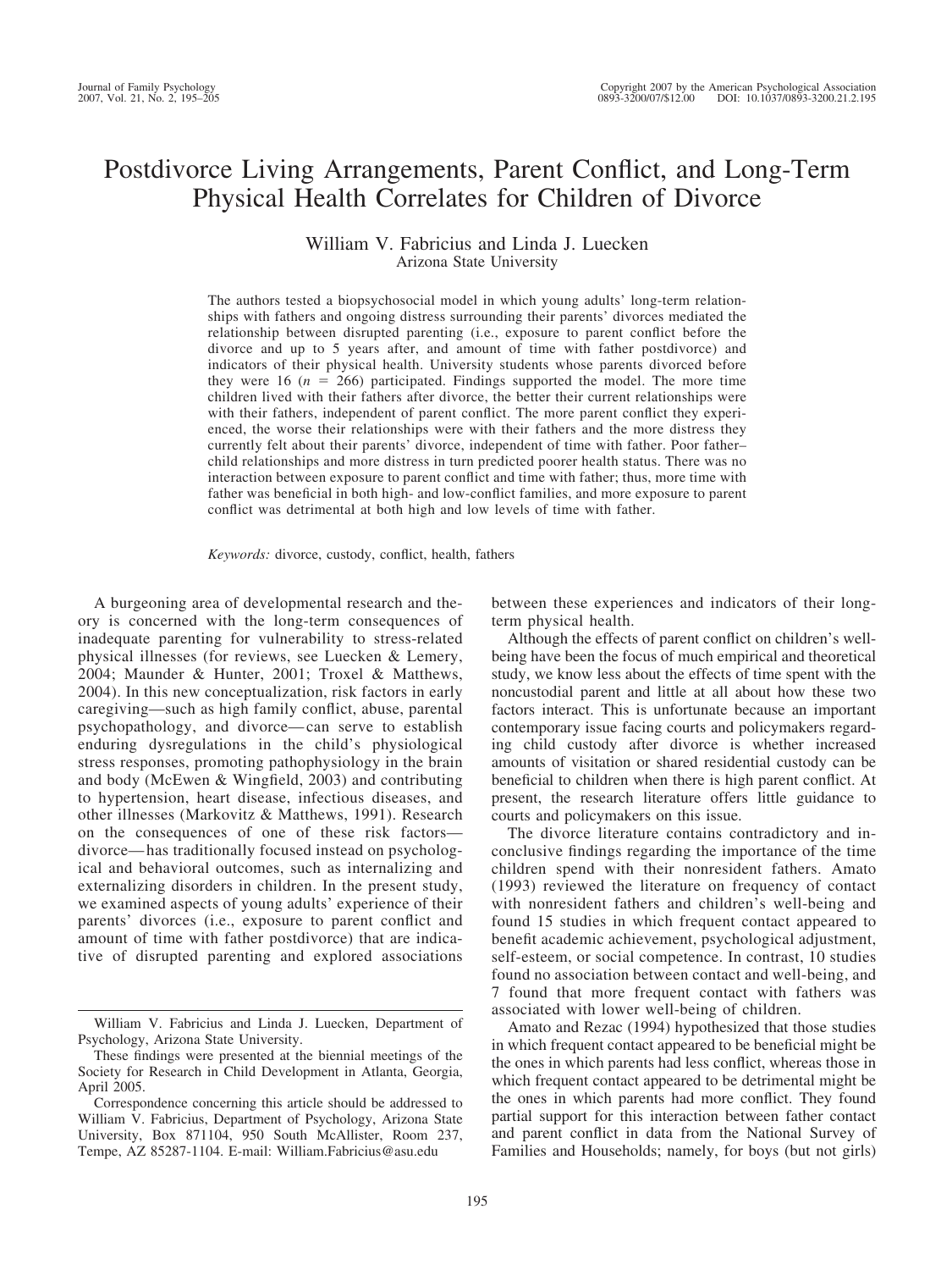from divorced families, more frequent contact with father<sup>1</sup> was associated with fewer serious problem behaviors when parent conflict was low but more problems when conflict was high. In the closest quantitative replication of this finding, Healy, Malley, and Stewart (1990) found that increased regularity (but not frequency) of visitation with fathers was associated with increased self-esteem in boys and girls when parent conflict was low but decreased selfesteem when conflict was high. They speculated that regularity might have been experienced as inflexibility by children with conflicted parents. Nevertheless, this interaction was short-lived. It was only present 6 months postseparation and not 18 months postseparation. In yet another example of the contradictions in this literature, Healy et al. found the opposite pattern for children's behavior problems; namely, increased frequency of visitation was associated with fewer behavior problems only when parent conflict was high, and this relationship persisted to 18 months postseparation. Similarly, Kurdek (1986) found that frequent visitation with fathers in the first year was associated with better child adjustment only when parent conflict was high. Kurdek's findings for regularity and length of visits tended to be inconsistent. We are unaware of any more recent studies that have performed statistical tests for similar interactions between time with father and parent conflict.<sup>2</sup>

Others have argued that it is the quality of time with fathers that matters, not the quantity. In an influential review of 63 studies at the end of the 1990s, Amato and Gilbraith (1999) found stronger evidence for direct effects on academic, internalizing, and externalizing problems of quality of time with father, as measured by authoritative parenting and emotional closeness, than quantity of time, as most often measured by frequency of contact. However, they also noted that the more recent studies had begun to show stronger effects of quantity of time.

Recently, Laumann-Billings and Emery (2000) hypothesized that frequency of contact with nonresident fathers<sup>3</sup> is more closely related to long-term distress over the divorce than to psychological and behavioral disorders. They conceived of distress as a multifaceted set of painful feelings as well as emotionally neutral dissatisfactions with one's childhood and parents. To measure distress, they constructed and validated the Painful Feelings About Divorce (PFAD) Scale with college and low-income community samples of young adults. The PFAD includes six scales which measure feelings of loss and abandonment; seeing life through the filter of divorce; blame directed toward mother, father, and self; and acceptance of the divorce along with a few single items.

Laumann-Billings and Emery (2000) did find evidence of substantial distress in young adults from divorced families, but the best predictor of distress was parent conflict rather than frequency of contact with nonresident parents. Across their two studies, parent conflict correlated with four of the six PFAD scales, but contact with the nonresident parent only correlated with the Paternal Blame scale. The less frequent contact college students had with their nonresident parents, the more they blamed their fathers for the divorce. The only other associations between contact with nonresident parents and distress were nonlinear, and these were weak, inconsistent, and unpredicted. In these associations, distress tended to be higher only at moderate levels of contact with nonresident parents. To interpret these associations, the researchers made the questionable assumption that at low levels of father contact children cease caring about their fathers and thus feel little distress, whereas at high levels they feel little distress because they see their fathers a lot and continue to care about them.

Meanwhile, other researchers have begun to discover that long-term physical health outcomes in adults are associated with exposure to parent conflict and distressful divorces (Katz & Gottman, 1997; Luecken & Fabricius, 2003; Mechanic & Hansell, 1989). Troxel and Matthews (2004) proposed a life span model whereby parent conflict and divorce affect children's long-term physical health. In their model, both distress and time with father play roles. Troxel and Matthews proposed that many of the effects of conflict and divorce are mediated through disrupted parenting, specifically diminished warmth and sensitivity and reduced physical and psychological availability of parents. Inadequate parenting and/or physical absence of the parent in turn are hypothesized to cause a particular type of distress in children, namely, emotional insecurity regarding their parents' love and ability to care for them (Davies & Cummings, 1994; Wolchik, Tein, Sandler, & Doyle, 2002). Emotional insecurity is hypothesized to disrupt emotional regulation processes and render children susceptible to stress-related health problems. One possible theoretical implication of their model is that higher father involvement in conflicted divorced families could counteract effects of parent conflict by reassuring the child of the continued relationship with the father. There are some findings to support this prediction (Healy et al., 1990; Kurdek, 1986).

Luecken and Fabricius (2003) found several of the above processes at work in relation to long-term health indicators and perceived health (i.e., self-reported somatic symptoms, days sick, and health care visits) in young adults from both intact and divorced families. In intact families, perceptions of parental caring and responsiveness during childhood

<sup>1</sup> Amato and Rezac (1994) measured contact with nonresident parents and controlled for whether the nonresident parent was the mother or father.<br><sup>2</sup> In a meta-analysis of the few studies that have simply com-

pared joint (legal or residential) custody and sole custody, Bauserman (2002) found that the improved adjustment of children in joint custody families was independent of the degree of parental conflict. On a related note, Gunnoe and Braver (2001) found that the benefits associated with joint legal custody were independent of the effects of preexisting levels of parent conflict.<br><sup>3</sup> Laumann-Billings and Emery (2000) also measured contact

with nonresident parents (only during the last 2 years of high school) but did not control for whether it was mother or father. Mothers were the nonresident parents in 10% of the families in Study 1 and in 23% of the families in Study 2, which could help account for some of the differences between the two studies if different variables related to mother contact versus father contact exist. For example, paternal blame correlated with frequency of nonresident parent contact in Study 1 but not Study 2.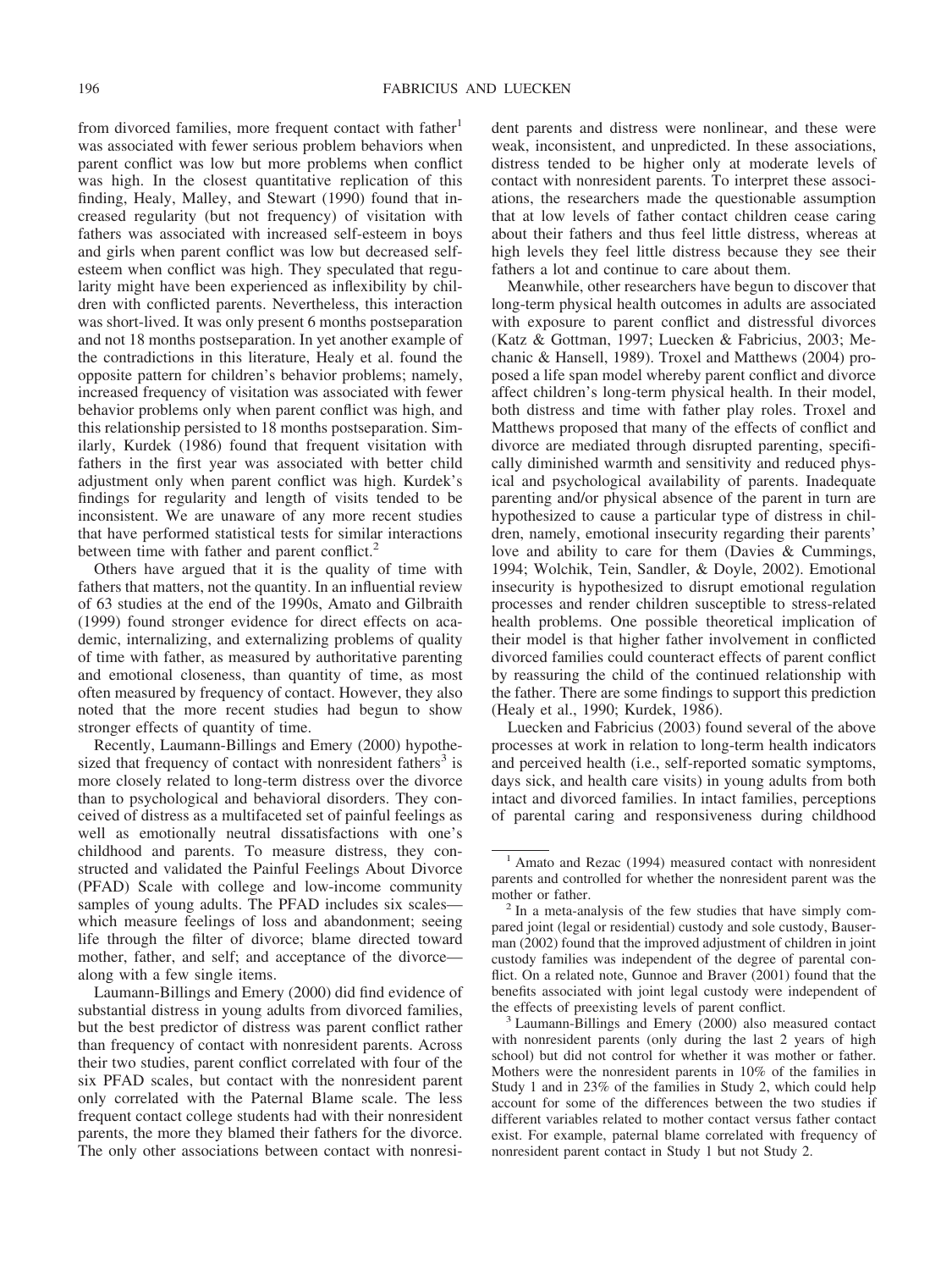correlated with later health indicators. In divorced families, judgments about how distressing their parents' divorce had been for them correlated with later health indicators. Directly in line with Troxel and Matthews's model, time spent with a parent during childhood (including visitation arrangements for both nonresident fathers and mothers) and parent conflict predicted perceptions of that parent's caring and responsiveness in both family types.

We drew on these findings and theories in forming the model evaluated in the current research (Figure 1). College students whose parents had divorced before they were 16 years old reported on their experience of their parents' divorces and also on their perceived state of physical health. The model was evaluated with structural equation modeling (SEM). The effects of parent conflict and quantity of time spent with nonresident fathers on young adults' selfreported health were hypothesized to be mediated through two pathways: (a) the father– child relationship and (b) distress about the divorce. Greater parent conflict and less time with father were expected to independently predict poorer father– child relationships and higher divorce-related distress. Poor father– child relationships and higher distress in turn were expected to independently predict poorer physical health. Finally, we also tested for an interaction between time with father and parent conflict in order to evaluate the hypothesis (Amato & Rezac, 1994) that the benefits of increased time with father accrue only when conflict between the parents is low.

#### Method

#### *Participants and Procedures*

The survey questions for this study were randomly distributed to approximately two thirds  $(n = 1,154)$  of all the students in introductory psychology classes during one class period in the 2nd week of the spring semester of 2002 at a large southwestern state university. The questions were part of a larger survey sponsored every semester by the psychology department, to which independent researchers contribute different questionnaires. Of the students receiving our questions, 28.2% indicated that their parents were divorced. Students who indicated that their parents divorced before they were 16 years old  $(23.1\% \text{ of the total}; n = 266)$  were instructed to answer the remaining questions about their parents' divorces. These included young women (53%) and young men ranging in age from 16 to 36, with a mean age of 19. Ethnic composition included Caucasian (69%), Asian (5.7%), Hispanic (9.6%), African American (3.2%), Native American (2%), Middle Eastern (1.5%), combined (5.4%), and "none of the above" (2.8%). One hundred seven students reported that their parents divorced when they were between 0 and 5 years old, 88 when they were between 6 and 10, and 71 when they were between 11 and 15.

## *Measures*

*Living arrangements (LA).* Time with father was assessed with a single item that asked about students' global LA: "Between the time your parents got divorced and now, which of the following best describes your living arrangements with each of them?" Response options were on a 9-point Likert-type scale ranging from 0 (*lived entirely with mother, saw father minimally or not at all*) to 8 (*lived entirely with father, saw mother minimally or not at all*). Scores of 1, 2, and 3 were *lived with mother, saw father (some/a moderate amount/a lot),* respectively. A score of 4 indicated *lived equal amounts of time with each parent.* Scores of 5, 6, and 7 were *lived with father, saw mother (a lot/a moderate amount, some),* respectively. We asked students to make a global judgment because LA can change as children get older, and we were concerned that targeting a specific time period might produce ratings that were not representative. The response options capture all three types of residential arrangements (mother-, shared-, and fatherresidential custody). Researchers have typically looked at frequency of contact with only nonresident fathers (or nonresident parents, which involves combining a large group of nonresident fathers and a much smaller group of nonresi-



*Figure 1.* Hypothesized model of relations among living arrangements, parent conflict, relationship with father, divorce distress, and perceived health as well as obtained path coefficients. Standardized regression weights are shown, and within parentheses unstandardized estimates and standard errors are given. Error terms are not shown. Sex is coded as female  $= 0$ , male  $= 1$ . Higher scores on the Divorce Distress factor indicate more distress, and higher scores on the Relationship With Father factor indicate better relationships.  $\sqrt[k]{p}$  < .01.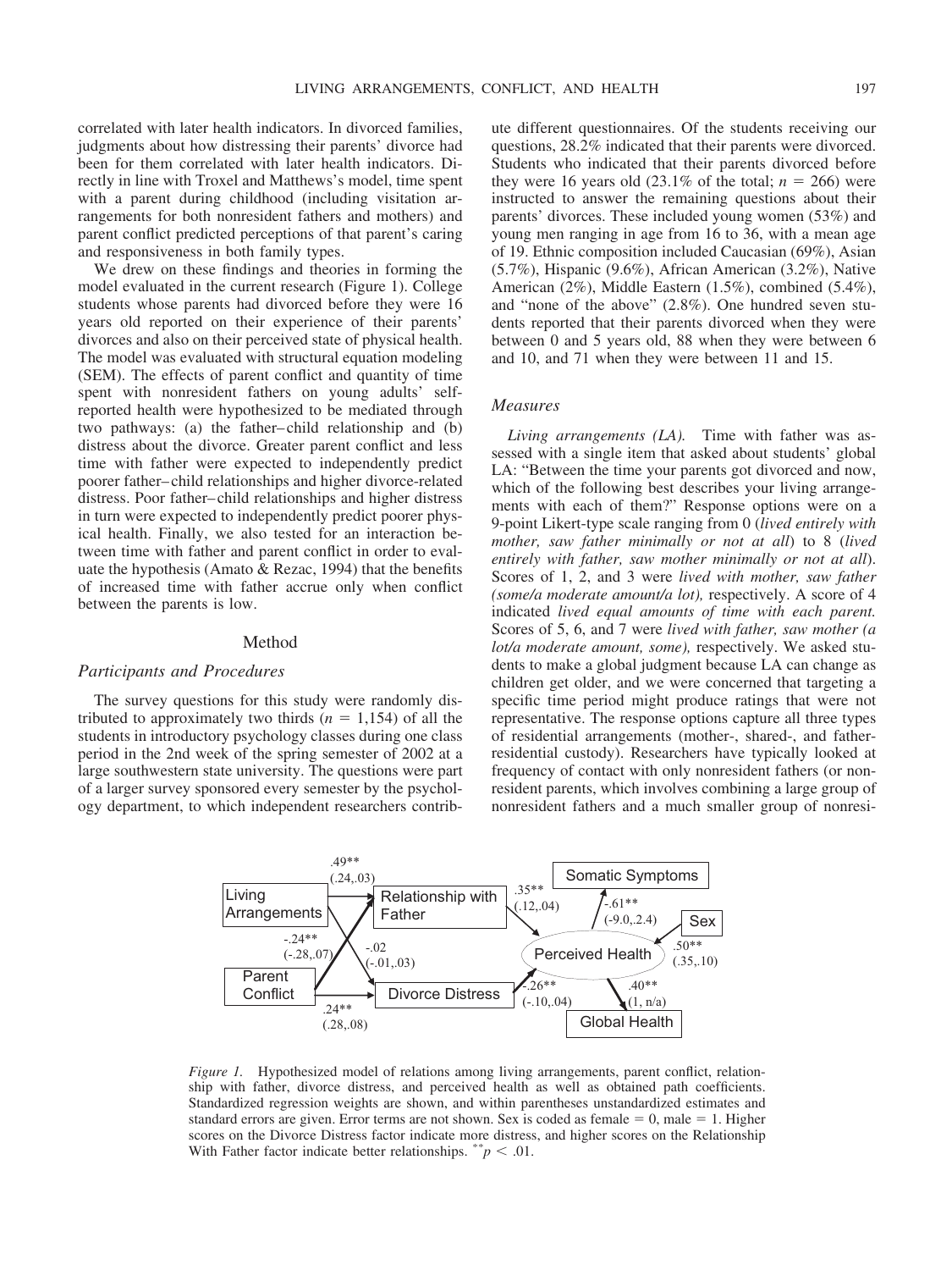dent mothers). This technique excludes shared-residential arrangements, which may be an important anchor of linear associations between outcomes and increasing time with fathers.

The LA question discriminates recognizable visitation schedules. We determined this with a different group of 582 students from the same population who participated in a larger online survey the next year to partially fulfill the course requirement for research participation. They answered the global LA question plus the following four questions: "Considering the most typical living arrangement you had after the divorce, what was (a) the number of days you spent any time at all with your father in an average 2-week period during the school year [0 to 14]? (b) the number of overnights (i.e., sleepovers) you spent with your father in an average 2-week period during the school year [0 to 14]? (c) the number of school vacation weeks out of 15 (Christmas  $= 2$  weeks, spring  $= 1$  week, summer  $= 12$ weeks) during which your time with your father was different from what it was during the school year [0 to 15]? And (d) the percentage of time you spent with your father during those vacation weeks above that were different from the regular schedule [0% to 100% in 10% increments]?" We calculated each student's number of days and overnights with father per month  $(28 \text{ days})$ .<sup>4</sup>

Those who reported minimal or no time with their father averaged 1 day and 1 overnight per month. Most of these reported they had no vacation time that differed from their school year visitation schedules, but 25% reported they had 1 to 3 weeks of vacation that differed, during which they averaged 31% of time with their fathers. Those who reported spending some time with their father averaged 3 days and 2 nights per month (the equivalent of one 3-day weekend with overnights on Friday and Saturday) and averaged 3 vacation weeks, during which they spent 50% of the time with their fathers. Those reporting moderate time with their father averaged 6 days and 4 nights (the equivalent of alternating 3-day weekends), and those reporting a lot of time with their father averaged 12 days and 7 nights (the equivalent of two 4-day weekends with overnights on Friday, Saturday, and Sunday but not Monday and two midweek dinners on the alternate weeks). Both of these groups reported they had 4 weeks of vacation, during which they spent 50% of the time with their fathers. Those reporting equal time averaged 13 days and nights per month essentially 2 weeks per month, representing truly joint residential custody—and 3 vacation weeks, with 50% of the time spent with their fathers. Finally, the four categories of living primarily with father averaged about 3 weeks per month with him during the school year and 5 vacation weeks, during which they spent 60% of the time with their mothers.

The LA measure predicts nonresident fathers' contributions to their children's college expenses (Fabricius, Braver, & Deneau, 2003), and similar LA measures predict nonresident fathers' provision of clothes, toys, a bike, and a bedroom at their homes for the child as well as money for car insurance and expenses (Fabricius & Braver, 2003, 2004).

*Parent conflict (PC).* Because the level of PC can change over time, we asked about the frequency of conflict at four time periods. Participants rated the amount of conflict between their parents "before the final separation," "during the final separation," "the first two years after," and "the next three years after" on a 9-point Likert-type scale ranging from *never* (0), through *a moderate amount of the time* (4) to *almost always* (8). Participants could also indicate *don't know*, *can't remember*, or *doesn't apply*.

*Global feelings about the divorce (GFAD).* This single item, "Overall, how do you feel about the divorce between your parents?" had the following response options: *It was* [0  $=$  an extremely negative/ $1$   $=$  negative/ $2$   $=$  somewhat neg- $\alpha$ *ative*/3 = *slightly negative*/4 = *neutral*/5 = *slightly posi* $tivel6 = somewhat positive/7 = positive/8 = extremely$ *positive*] *experience for me*. This item is a significant predictor of physical health vulnerability in adult children of divorce (Luecken & Fabricius, 2003).

Test-retest reliabilities of the LA, PC, and GFAD questions were calculated on a subset of the 582 students who had provided the days-per-month equivalencies of the LA categories and who had also answered the PC and GFAD questions. The subset was composed of 93 students who responded to an e-mail request for retest data on only the LA, PC, and GFAD items 10 months later. Table 1 presents the means, standard deviations, and test–retest correlations for the six questions. The questions were quite stable over time in terms of reliability and mean levels. The exceptions were the significant decrease in reported PC before the divorce over the 10-month interval,  $t(58) = 2.08$ ,  $p < .05$ , and the increase in positive feelings about the divorce,  $t(92) = 2.01, p < .05.$ 

As a check on the validity of the LA and PC scales, we compared responses of matched pairs of students and parents. An additional 70 students who reported their parents were currently divorced from each other obtained extra course credit by responding to the LA and PC questions and contacting one or both of their parents to ask for their responses. Parents of 51 students responded; in 10 cases both mother and father responded. When both parents responded, we used the father's data. This procedure gave us parent reports that were roughly equally divided between fathers  $(n = 22)$  and mothers  $(n = 29)$ . Students' and parents' reports of LA were essentially identical  $(r = .92, ...)$  $p \leq .001$ ;  $Ms = 2.33$  and 2.35,  $SDs = 2.09$  and 2.00, respectively,  $t < 1$ ). Reports of PC<sup>5</sup> were significantly correlated ( $r = .63$ ,  $p < .001$ ). A 2 (reporter)  $\times$  4 (time period) analysis of variance showed that students and parents did not differ in the overall frequency of reported PC:  $Ms = 4.44$  and  $4.09$ ,  $SEs = .35$  and  $.37$ , respectively; multivariate  $F(1, 34) < 1.5, p > .25$ .

<sup>4</sup> Number of days and number of overnights per month each correlated .82 ( $p < .001$ ) with LA.

 $5$  We used the means of the standardized scores of the PC questions in the correlation (see Results section) and the raw scores in the analysis of variance.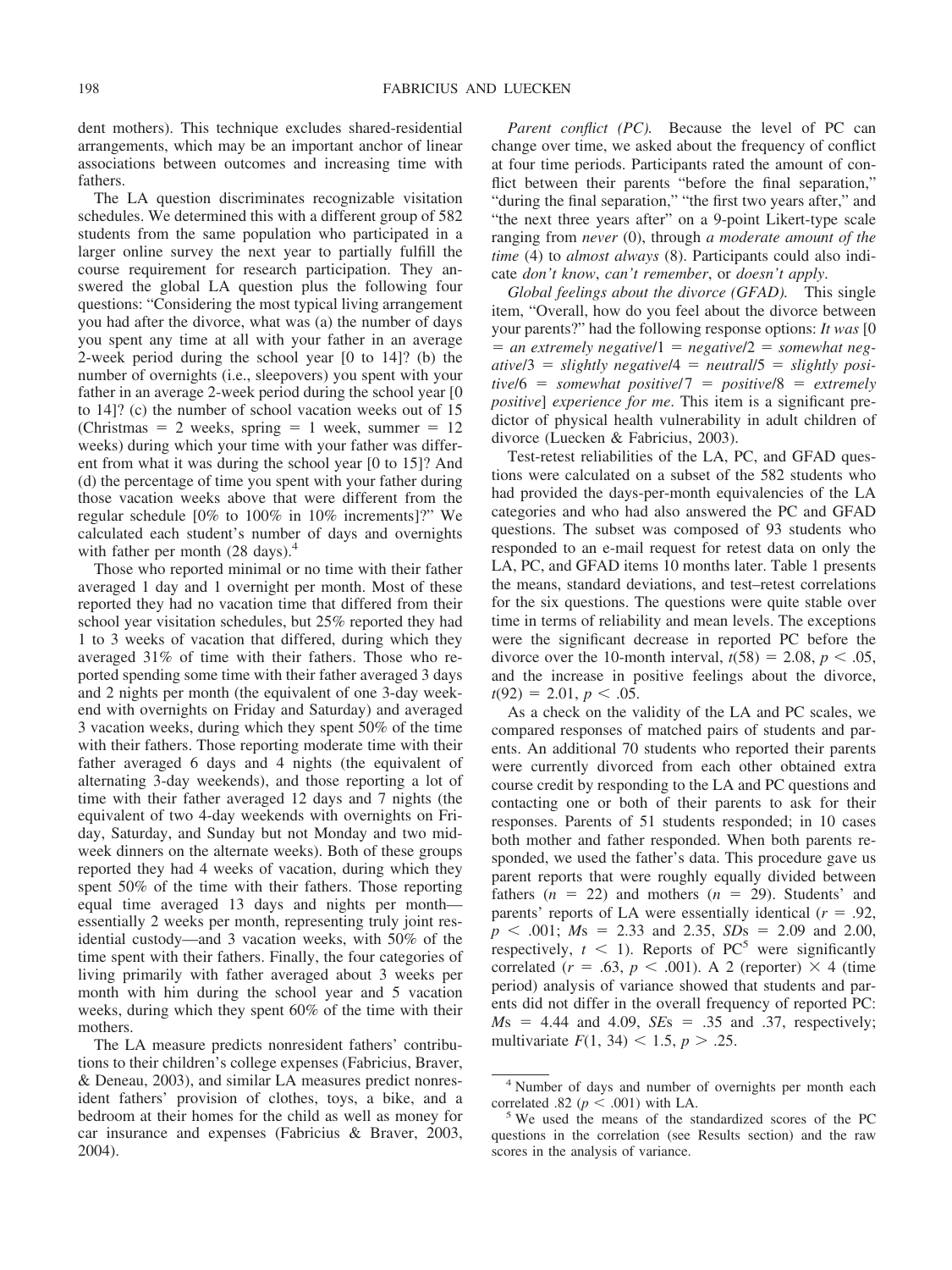Table 1 *Means, Standard Deviations, and Psychometric Properties*

|                                      |       |       |                  |       |      | Time 1 |      | Time 2 |             |
|--------------------------------------|-------|-------|------------------|-------|------|--------|------|--------|-------------|
| Measure                              | M     | SD    | $\boldsymbol{n}$ | Alpha | M    | SD     | M    | SD     | Test-retest |
| Living arrangements (LA)             | 2.18  | 2.03  | 266              |       | 2.27 | 1.99   | 2.20 | 2.21   | .86         |
| Parent conflict (PC)                 |       |       |                  |       |      |        |      |        |             |
| Before separation                    | 4.27  | 2.48  | 175              |       | 4.98 | 2.52   | 4.51 | 2.41   | .75         |
| During separation                    | 4.33  | 2.58  | 172              |       | 4.87 | 2.86   | 4.56 | 2.83   | .74         |
| First 2 years after separation       | 3.37  | 2.51  | 200              |       | 3.71 | 2.55   | 3.59 | 2.54   | .68         |
| Next 3 years after separation        | 2.75  | 2.45  | 218              |       | 2.94 | 2.50   | 2.99 | 2.42   | .75         |
| Global feelings about divorce (GFAD) | 3.36  | 2.28  | 261              |       | 3.19 | 2.33   | 3.57 | 2.29   | .70         |
| Father caring (FC)                   | 23.12 | 10.09 | 251              | .94   |      |        |      |        |             |
| Somatic symptoms (SS)                | 5.99  | 5.28  | 256              | .76   |      |        |      |        |             |
| Global health (GH)                   | 2.79  | 0.90  | 238              |       |      |        |      |        |             |
| Loss (L)                             | 18.60 | 5.50  | 260              | .68   |      |        |      |        |             |
| Paternal blame (PB)                  | 15.27 | 6.21  | 259              | .88   |      |        |      |        |             |
| Maternal blame (MB)                  | 11.19 | 5.41  | 259              | .73   |      |        |      |        |             |
| Self-blame (SB)                      | 9.51  | 4.62  | 245              | .89   |      |        |      |        |             |
| Filter of divorce (FD)               | 18.15 | 5.69  | 259              | .73   |      |        |      |        |             |
| Acceptance $(A)$                     | 14.61 | 3.05  | 258              | .59   |      |        |      |        |             |
| Wonder if dad loves me (WD)          | 1.93  | 1.27  | 248              |       |      |        |      |        |             |

*Note.* Test–retest reliabilities were calculated on a new sample of 93 participants.

*Father caring (FC).* The 12-item Care subscale of the Parental Bonding Instrument (PBI; Parker, 1989) provided a measure of the quality of the father– child relationship. The PBI is a self-report instrument with well-documented reliability and validity. Participants rated how well each statement described their fathers "as you remember your father in your first 16 years." Sample items include "Spoke to me in a warm and friendly voice" and "Did not help me as much as needed," and response options were *very unlike* (0), *moderately unlike* (1), *moderately like* (2), and *very like* (3). Total scores could range from 0 to 36.

*Painful Feelings About Divorce (PFAD) scale.* The PFAD scale (Laumann-Billings & Emery, 2000) is a 34 item self-report instrument with six subscales plus five single items. The subscales are Loss and Abandonment (L), Paternal Blame (PB), Maternal Blame (MB), Self-Blame (SB), Seeing Life Through the Filter of Divorce (FD), and Acceptance of the Divorce (A). The only one of the single items we used was "Sometimes I wonder if my father even loves me" (WD). Responses are *strongly disagree* (1), *disagree* (2), *neutral* (3), *agree* (4), and *strongly agree* (5), with the additional response option *does not apply*. Following Laumann-Billings and Emery (2000), we treated *does not apply* as missing data, calculated the scale means on the remaining items, and multiplied the means by the number of items. Laumann-Billings and Emery reported that the six scales are internally consistent and generally reliable over time, with test–retest correlations between .41 and .88 as well as stable means (with one exception) over a 1-year period.

*Physical health outcomes.* Health indicators included a measure of somatic symptoms (SS) and a single-item global self-rating of health (GH). The SS measure was the somatization scale of the Symptom Checklist–90—Revised (Derogatis, 1994). The scale asks participants to report how much in the past week each of 12 symptoms (e.g., headaches, dizziness, chest or back pains, nausea) has distressed or bothered them on a 5-point Likert-type scale ranging from 0 (*not at all*) to 4 (*extremely*). Total scores can range from 0 to 48. Schappert (1992) reported that higher frequencies of somatic symptoms are associated with substantial functional impairment and considerable decrement in health-related quality of life and account for more than half of outpatient health care visits. Kroenke, Spitzer, and Williams (2002) found that each of four levels of total scale scores (from "minimal" to "high") was associated with approximately a one-half standard deviation decrement in each of six areas of general health and comparable increases in days sick, clinic visits, and difficulty with daily tasks. Somatic symptoms are accompanied by psychological distress, but the adverse consequences of somatic symptoms are distinct from those of coexisting depression and anxiety (Gureje, Simon, Ustun, & Goldberg, 1997; Kirmayer & Robbins, 1991; Spitzer et al., 1994), from the number of coexisting physical disorders (Kroenke et al., 2002), and from the side effects of prescribed medications (Reidenberg & Lowenthal, 1968).

The GH measure was one item: "Would you say that in general your health is \_\_\_?" Responses were given on a 5-point Likert-type scale of *poor* (0), *fair* (1), *good* (2), *very good* (3), and *excellent* (4). Similar items have been used with a variety of populations and have been shown in two nationally representative European studies to be stable from age 23 to 33; to be related (at age 23) to specific health problems (respiratory problems, obesity, backache, and migraines), general reports of long-standing illness, infirmity that limits daily activities, health-related behavior (smoking), and psychological distress (Manor, Matthews, & Power, 2001); and to predict (at ages 16 to 24) early mortality (Burstrom & Fredlund, 2001). Both European studies found several-fold increases in specific health prob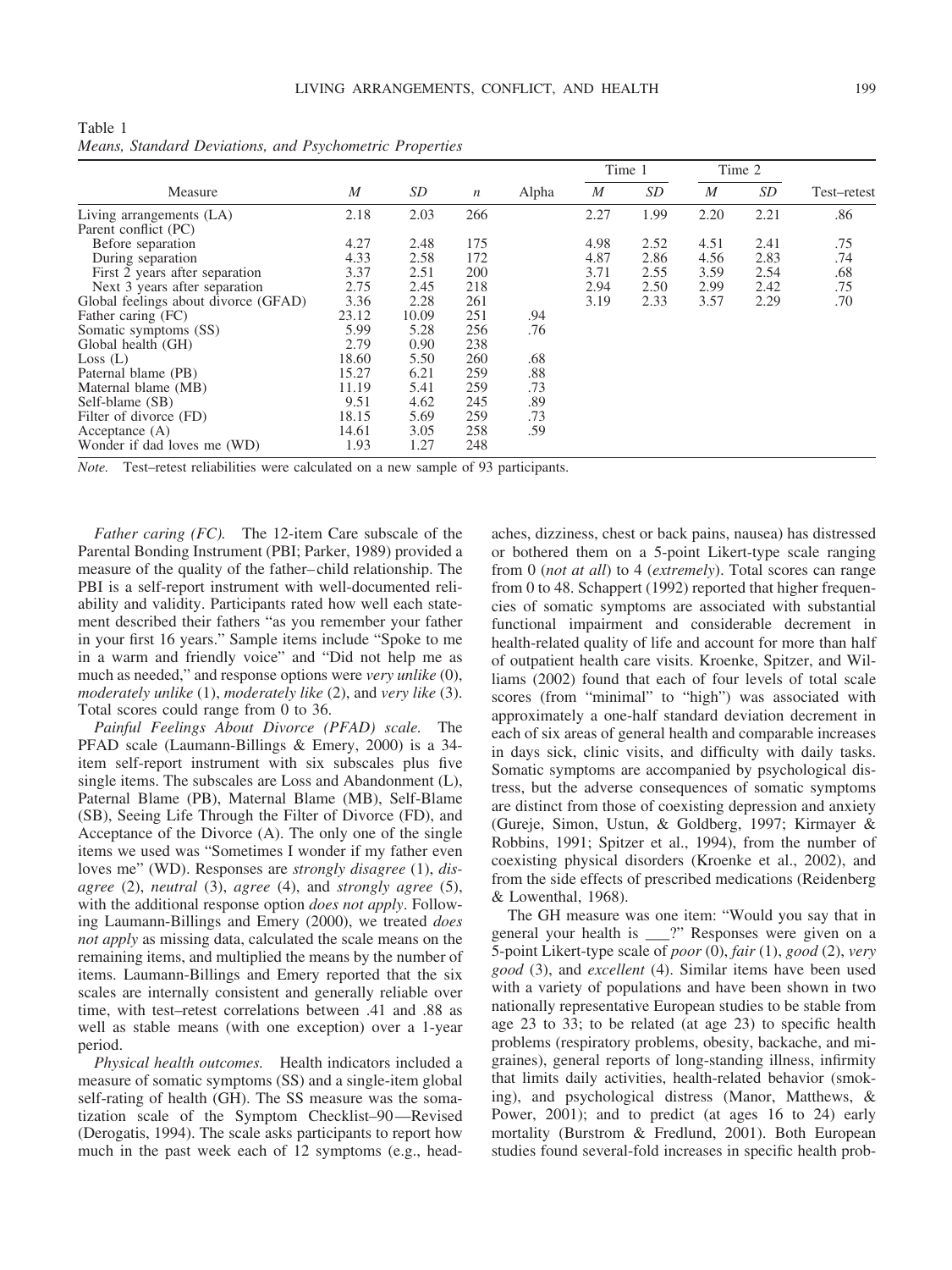lems and in the risk of early mortality associated with "fair" or "poor" rated health.

Table 1 shows that the FC, SS, and PFAD scales were internally consistent ( $\alpha s$  = .59 to .94). Laumann-Billings and Emery (2000) found alphas similar to ours for the PFAD scales.

#### *Data Analysis*

Principal-axis factor analysis with varimax rotation was used with the PFAD, FC, and GFAD scales and items in order to determine factor scores for father– child relationship quality and divorce distress. SEM with AMOS 5.0 was then used to evaluate the proposed model shown in Figure 1. A latent variable representing "perceived health" included SS and GH. Mediation analyses were conducted by testing for direct effects of PC and LA on the latent health variable. Sex was included in the model as a control variable because it was significantly related to SS ( $r = -.306, p <$ .001) and GH ( $r = .271, p < .001$ ), such that young women reported more health problems. An alternate model included a term for the interaction of LA and PC. We used maximum likelihood estimation and examined model fit using cumulative fit index (CFI), root mean square error of approximation (RMSEA), and a chi-square goodness-of-fit test.

#### Results

## *Descriptive Information*

Table 1 shows the means, standard deviations, and number responding to each measure. Students reported that the frequency of PC declined over the four time periods, multivariate  $F(3, 155) = 14.89, p < .000$ . Because some students' parents separated when they were too young to remember the early periods, and others separated too recently for 5 years to have passed, different numbers of students answered these questions. We imputed these missing data in subsequent analyses by using the mean of the standardized scores on whichever PC questions a student answered.<sup>6</sup>

Correlations between measures are shown in Table 2. There was no linear relationship between our predictor variables PC and LA. There was a U-shaped quadratic relationship,  $F(2, 222) = 6.64$ ,  $p < .01$ , wherein more frequent conflict was associated with both sole motherresidence ("minimal or no time with dad") and the four primary father-residence arrangements, and progressively less conflict was associated with arrangements that gave the father "some," "moderate," "a lot," or "equal" time.

Regarding relations between predictors and mediators, LA and PC both correlated with FC, L, PB, and MB. PC was also related to GFAD, FD, and A, whereas LA was related to WD. Among the mediators, GFAD correlated significantly with all six of the PFAD scales, and FC correlated with L, PB, FD, and WD. There were many correlations among the PFAD scales.

The outcome health measures were significantly correlated, and there were many relations between them and the predictor and mediator variables. SS was significantly related to PC, FC, GFAD, L, PB, FD, and WD and was marginally related to LA. GH was significantly related to WD and marginally related to LA.

#### *Factor Analysis of the Mediating Variables*

A principal-axis factor analysis with a varimax rotation was conducted on the PFAD and FC scales and on the WD and GFAD items. A two-factor solution (Table 3) accounted for over 58% of the variance with eigenvalues of 3.4 and 1.9, and the factors were readily interpreted as reflecting divorce distress (GFAD, FD, MB, SB, A, and L) and relationship with father (FC, WD, and PB). Participants' scores on each factor (Anderson–Rubin method) were saved, and these factor scores were used in the SEM. Higher scores on the Divorce Distress factor indicate more distress, and higher scores on the Relationship With Father factor indicate better relationships.

#### *SEM*

The model tested the hypothesis that children's postdivorce LA and their exposure to PC during the time of the separation and up to 5 years later would contribute independently to the divorce-related distress they experienced as young adults and to the quality of their relationships with their fathers, and that these factors in turn would predict their current physical health. This model provided a very good fit: CFI = 1.0;  $\chi^2(12, N = 266) = 11.4, p = .50$ ; and  $RMSEA = 0.0$ ,  $CI = 0.0$ , 0.06. All paths were significant at  $p < .01$ , except the path from LA to the Divorce Distress factor<sup>7</sup> ( $p = .81$ ; see Figure 1).

Tests of the mediation effect of the Divorce Distress factor and the Relationship With Father factor were conducted in two steps. First, we tested a model with only direct paths from LA and PC to the latent health variable. This model was of good fit, CFI = 1.0;  $\chi^2(11, N = 266) = 10.0$ ,  $p = .53$ ; RMSEA = 0.0, CI = 0.0, 0.06, and the direct paths were significant (LA  $\beta = -.20, p = .05$ ; PC  $\beta = .23, p =$ .03). Second, we reanalyzed the full hypothesized model with direct paths included from LA and PC to the latent health variable. The direct paths were no longer significant (LA  $\beta = -.03$ ,  $p = .77$ ; PC  $\beta = .12$ ,  $p = .26$ ). Thus, there

<sup>6</sup> The distribution of missing PC data was as follows: 15% of participants missed the first two time periods, 2% missed the last two, 8% had other patterns (missed only the first, only the last, or one or both of the middle time periods), and 15% did not answer any of the PC questions. The remainder (59%) answered all four time periods. The individual time period conflict scores had the same relations to the other measures in Table 2 as the mean of the standardized scores, with two exceptions: (a) Higher conflict in the two earlier time periods, but not in the two later time periods, was associated with more acceptance (A); and (b) higher conflict in the two later time periods, but not in the two earlier time periods, was

associated with more negative feelings about the divorce (GFAD). <sup>7</sup> There was no evidence that a linear relationship was obscured by a curvilinear relationship between LA and the Divorce Distress factor.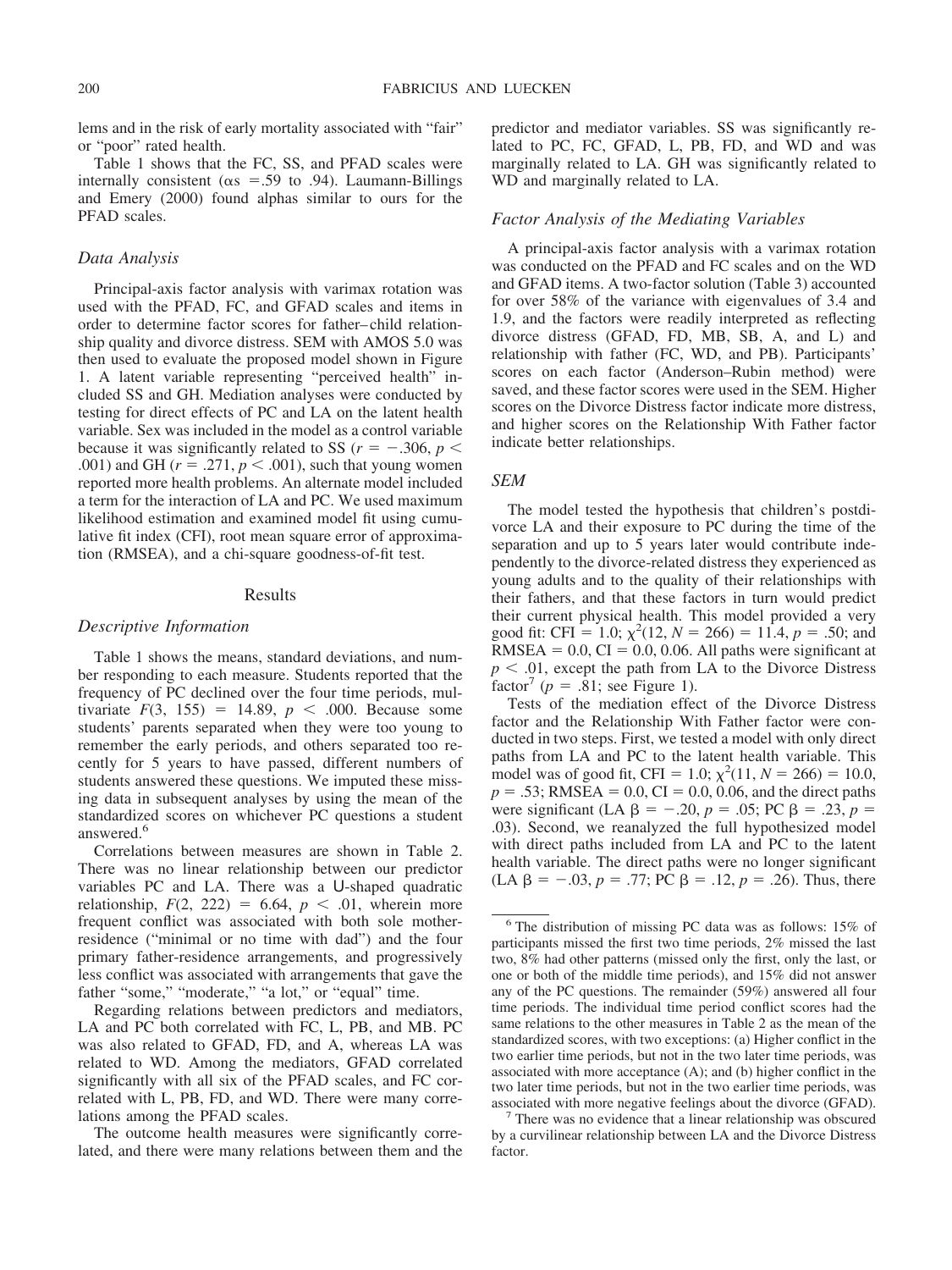| Bivariate Correlations Between Measures                                                                                                                                                                                                                                                                                                                                |                                                                                                                                                                |               |                                                                                                                     |                                                                                                                                                                                                                                                                                                                                   |                                                                                                                                                                                                                                                                                                                                   |                                                                                                                                                                                                                                                                                                                                                                                                                                                                                                                                       |                                         |                   |                                 |               |
|------------------------------------------------------------------------------------------------------------------------------------------------------------------------------------------------------------------------------------------------------------------------------------------------------------------------------------------------------------------------|----------------------------------------------------------------------------------------------------------------------------------------------------------------|---------------|---------------------------------------------------------------------------------------------------------------------|-----------------------------------------------------------------------------------------------------------------------------------------------------------------------------------------------------------------------------------------------------------------------------------------------------------------------------------|-----------------------------------------------------------------------------------------------------------------------------------------------------------------------------------------------------------------------------------------------------------------------------------------------------------------------------------|---------------------------------------------------------------------------------------------------------------------------------------------------------------------------------------------------------------------------------------------------------------------------------------------------------------------------------------------------------------------------------------------------------------------------------------------------------------------------------------------------------------------------------------|-----------------------------------------|-------------------|---------------------------------|---------------|
| Measure                                                                                                                                                                                                                                                                                                                                                                |                                                                                                                                                                | $\mathcal{L}$ |                                                                                                                     |                                                                                                                                                                                                                                                                                                                                   | $\circ$                                                                                                                                                                                                                                                                                                                           |                                                                                                                                                                                                                                                                                                                                                                                                                                                                                                                                       | $\infty$                                | $\circ$           |                                 |               |
| 4. Global feelings about divorce (GFAD)<br>13. Wonder if dad loves me (WD)<br>1. Living arrangements (LA)<br>. Somatic symptoms (SS)<br>1. Filter of divorce (FD)<br>9. Maternal blame (MB)<br>2. Parent conflict (PC) <sup>a</sup><br>Paternal blame (PB)<br>6. Global health (GH)<br>3. Father caring (FC)<br>0. Self-blame (SB)<br>2. Acceptance (A)<br>7. Loss (L) | $436***$<br>$120^{\dagger}$<br>$125^{+}$<br>$-275***$<br>$429$ **<br>$.238***$<br>$400***$<br>018<br>$600$ .<br>.095<br>.063<br>$\begin{array}{c} \end{array}$ |               | $18.83$ $-15.84$ $-15.84$ $-15.84$ $-15.84$ $-15.84$ $-15.84$ $-15.84$ $-15.84$ $-15.84$ $-15.84$ $-15.84$ $-15.84$ | $\begin{array}{r} 67.4 \\ -185.4 \\ -185.4 \\ -185.4 \\ -150.4 \\ -150.4 \\ -150.4 \\ -150.4 \\ -150.4 \\ -150.4 \\ -150.4 \\ -150.4 \\ -150.4 \\ -150.4 \\ -150.4 \\ -150.4 \\ -150.4 \\ -150.4 \\ -150.4 \\ -150.4 \\ -150.4 \\ -150.4 \\ -150.4 \\ -150.4 \\ -150.4 \\ -150.4 \\ -150.4 \\ -150.4 \\ -150.4 \\ -150.4 \\ -150$ | $\begin{array}{r} 1.39 \\ -0.39 \\ -0.039 \\ -0.039 \\ -0.074 \\ -0.074 \\ -0.074 \\ -0.039 \\ -0.039 \\ -0.039 \\ -0.039 \\ -0.039 \\ -0.039 \\ -0.039 \\ -0.039 \\ -0.039 \\ -0.039 \\ -0.039 \\ -0.039 \\ -0.039 \\ -0.039 \\ -0.039 \\ -0.039 \\ -0.039 \\ -0.039 \\ -0.039 \\ -0.039 \\ -0.039 \\ -0.039 \\ -0.039 \\ -0.03$ | $\begin{array}{c} \mid \overset{\ast }{\mathcal{O}}\overset{\ast }{\mathcal{O}}\overset{\ast }{\mathcal{O}}\overset{\ast }{\mathcal{O}}\overset{\ast }{\mathcal{O}}\overset{\ast }{\mathcal{O}}\overset{\ast }{\mathcal{O}}\overset{\ast }{\mathcal{O}}\overset{\ast }{\mathcal{O}}\overset{\ast }{\mathcal{O}}\overset{\ast }{\mathcal{O}}\overset{\ast }{\mathcal{O}}\overset{\ast }{\mathcal{O}}\overset{\ast }{\mathcal{O}}\overset{\ast }{\mathcal{O}}\overset{\ast }{\mathcal{O}}\overset{\ast }{\mathcal{O}}\overset{\ast }{\$ | ្រះ<br>  ತ್ವಸ್ಥೆಂತ್ರೆ<br>  ತ್ವಸ್ಥೆಂತ್ರೆ | $\frac{458}{450}$ | $\frac{1}{1}$ .121 <sup>+</sup> | $\frac{8}{1}$ |
| <i>Note.</i> <sup>a</sup> Mean of the standardized scores on whichever of the 4 conflict questions a student answered $\iota_p = .055$ . $\iota_p \iota_p < .01$ .                                                                                                                                                                                                     |                                                                                                                                                                |               |                                                                                                                     |                                                                                                                                                                                                                                                                                                                                   |                                                                                                                                                                                                                                                                                                                                   |                                                                                                                                                                                                                                                                                                                                                                                                                                                                                                                                       |                                         |                   |                                 |               |

Table 2

Table 3 *Results of Factor Analysis of Mediating Variables and Scales*

| Factor              |                             |  |
|---------------------|-----------------------------|--|
| Divorce<br>Distress | Relationship<br>With Father |  |
| $-.510$             | $-.101$                     |  |
| .725                | .261                        |  |
| .588                | $-.085$                     |  |
| .632                | .123                        |  |
| $-.340$             | .098                        |  |
| .524                | .370                        |  |
| .057                | $-.807$                     |  |
| .092                | .713                        |  |
| .108                | .722                        |  |
|                     |                             |  |

were direct relations between LA and health and between PC and health, and these were no longer significant when we took into account the indirect effects through the relationship with father and divorce-related distress, indicating a complete mediation effect (Baron & Kenny, 1986; Judd & Kenny, 1981).

The alternate model tested the hypothesis that PC and LA would interact in their effects on distress and relationship with the father. The model was found to be of poor fit relative to the hypothesized model, CFI =  $.966$ ;  $\overline{\chi}^2(15, N)$  =  $266$  = 25.6, *p* < .05; RMSEA = 0.05, CI = 0.01, 0.085. Neither of the paths from the interaction of PC and LA to distress and relationship with the father was significant, indicating that the improvement in the father– child relationship associated with increased time with father was similar in low- and high-conflict families, and the increase in distress and worsening of the relationship associated with PC were similar across the different categories of LA.

## *Follow-Up Analyses*

The possibility exists that associations between LA and relationships with fathers could be at least partly accounted for if "good" fathers were the ones who chose to have more time with their children. As part of the original survey, we also asked students to report which type of LA they thought their fathers wanted. According to students, fathers wanted substantially more time with their children than they had. For example, 55% said their fathers wanted either equal time or one step above or below equal time, whereas only 28% actually had one of those arrangements. Among individuals with "minimal or no time" with their fathers, 63% reported their fathers wanted more time, and the percentages were 87%, 83%, and 62% for those with "some," "moderate," and "a lot" of time. At equal time, fewer (37%) wanted more time. Although this finding suggests that fathers generally did not choose the exact LA they had, it might still be the case that fathers received some of what they wanted so that "good" fathers still ended up with more time than others. In fact, the correlation between LA and the arrangements students reported their fathers wanted was significant:  $r = .54$ ,  $p < .001$ . However, LA was a better predictor of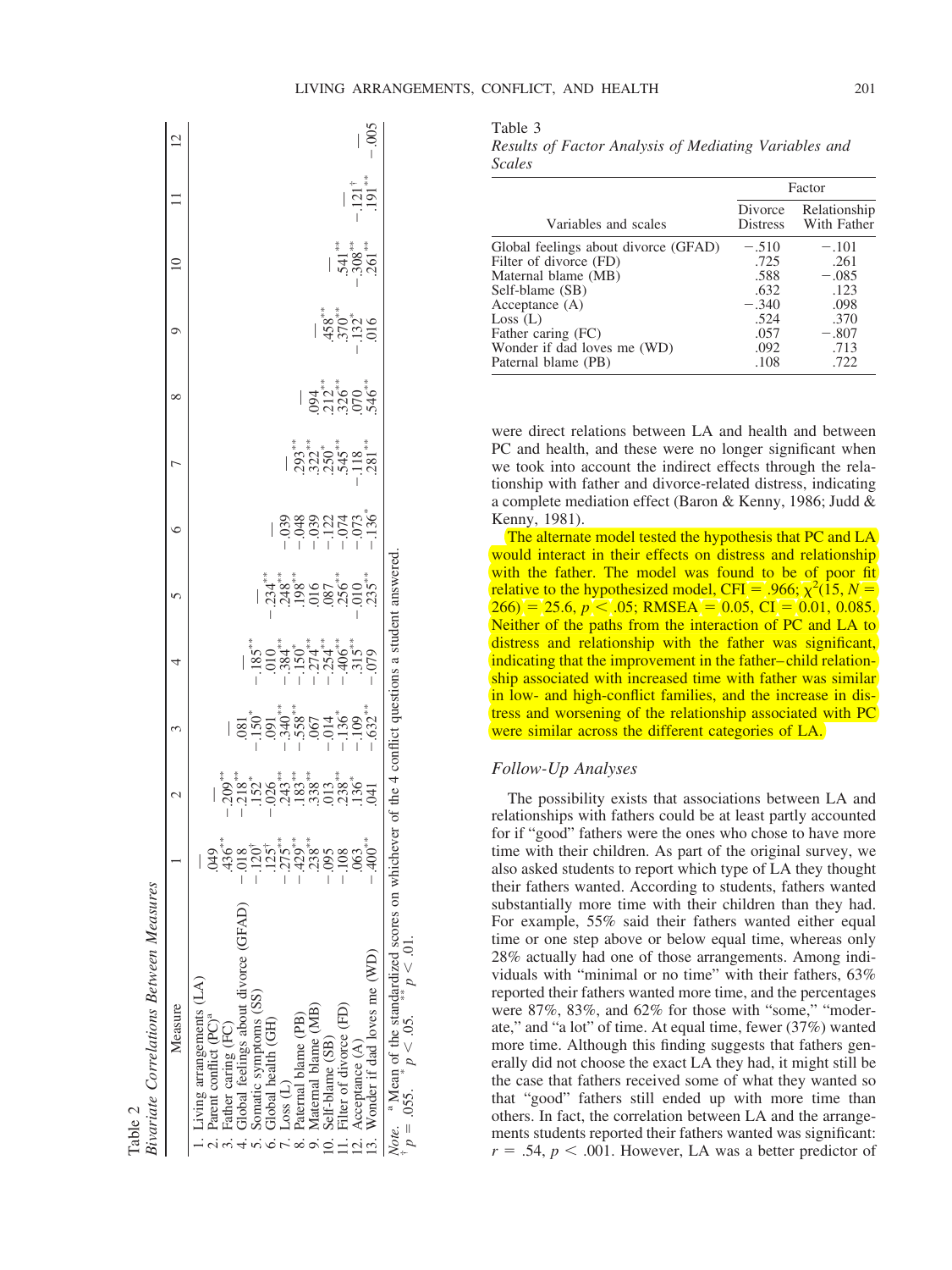the mediators and outcomes than the LA fathers wanted. We regressed LA and the LA fathers wanted onto each of the variables that was significantly related to LA in Table 2. LA remained significant or marginally significant for all of the mediators (FC, L, PB, WD, and MB; the latter was marginally significant with  $\beta = .14$ ,  $p < .06$ ) and remained significant for one of the health outcomes (GH). The LA fathers wanted was significantly related only to FC, WD, and MB and to neither of the health measures.

## Discussion

Our findings were that the more time children lived with their fathers after divorce, the better their long-term relationships were with their fathers. This held true for families with high parent conflict in the period from before the divorce to 5 years later as well as for families with low parent conflict. At the same time, the more parent conflict children experienced, the worse their relationships were with their fathers and the more distress they felt as young adults about their parents' divorce; this held true regardless of the amount of time they lived with their fathers. Poor father– child relationships and more distress were both associated with poorer reported physical health as young adults. We discuss below the theoretical and policy implications of these findings, acknowledge limitations of the study, and offer suggestions for future research.

A persistent and serious shortcoming of the divorce literature is the scarcity of studies that measure both the time children spend with their nonresident fathers and the level of conflict between the parents; as a result, "parental conflict remains an important confound in research comparing adjustment in different custody settings" (Bauserman, 2002, p. 98). We found, as have others (Bauserman, 2002; Kurdek, 1986), that as time with fathers increased up to and including shared residential custody, parent conflict decreased. This means that to the extent that divorced fathers see their children less when there is high parent conflict, the negative outcomes often found to be associated with parent conflict in past research can be confounded with the unmeasured variable of time with father; we cannot tell how much is due to conflict and how much is due to decreased time with father. An important finding of the present study was that the model testing showed that the effects of time with father and parent conflict were independent of each other.

Researchers (Davies & Cummings, 1994; Troxel & Mathews, 2004) have been developing deeper theoretical conceptualizations than we have had in the past of how parent conflict harms children, and these theories posit that conflict threatens children's emotional security by causing them to worry that their parents will no longer care for them. These researchers have pointed out that unavailability of a parent because of divorce can have the same effect on children's emotional security. If this is true, then increased visitation could theoretically have benefits even in highconflict divorced families, because more time with the nonresident parent could compensate to some extent for the effects of parent conflict. This theory would explain the benefits to children of increased time with nonresident fathers in high-conflict families that we found here and that some others (Healy et al., 1990; Kurdek, 1986) have also found.

In past studies that have measured outcomes associated with both time with nonresident fathers and parent conflict, the results have been inconsistent between and within studies (Amato & Rezac, 1994; Healy et al., 1990; Kurdek, 1986; Laumann-Billings & Emery, 2000). The clear roles we found for both time and conflict may have been a result of a distinction we were able to draw between somewhat different aspects of the child's emotional security, represented by our two mediating factors—the quality of the father– child relationship and the amount of divorce-related distress the student continued to feel. The variables making up the Relationship With Father factor reflected the degree to which the father could be counted on for emotional warmth, responsiveness, and love as well as the amount of residual anger and resentment the student still felt toward him. The variables comprising the Divorce Distress factor included feelings of worry about how well one is prepared for life and what important experiences one may have missed as a result of the divorce as well as feelings of guilt for one's possible responsibility for the divorce. These two aspects of emotional security—the degree to which one can continue to rely on parents and how well prepared one feels for life—may be particularly important in young adulthood. They served distinct roles in our model, clarifying the similarities and differences in the ways that time with father and parent conflict relate to long-term physical health. Time with father related to the relationship factor, whereas parent conflict related to both the relationship and distress factors. Laumann-Billings and Emery (2000) had expected that time with father would relate to most of the Painful Feelings About Divorce (PFAD) scales but found instead that parent conflict did. Our findings help clarify theirs. We found (Table 3) that most of the PFAD scales (filter of divorce, maternal blame [MB], self-blame, acceptance) loaded clearly on the Divorce Distress factor and, as such, were predicted by parent conflict. The paternal blame (PB) scale and the wonder if dad loves me item loaded on the Relationship With Father factor (along with FC) and were predicted independently by both time with father and parent conflict. The Loss scale included three items expressing loss of time with father and three others expressing more general loss, and it tended to load on both factors. Future research should attempt to further clarify these two possible aspects of emotional security. In our model, these two aspects of emotional security provided complete mediation. In other words, if it were not for harm to the child's emotional security, then there would be no relationship between parent conflict and loss of time with father in childhood and poorer health in young adulthood. Thus, these findings strongly support Troxel and Matthews's (2004) model, which specifies that threats to the child's emotional security propagate the effects of parent conflict and divorce on physical health.

The divorce literature has almost exclusively focused on psychological outcomes, but modern biopsychosocial models allow us to hypothesize and explore relations to physical health. The markers we used in the present study were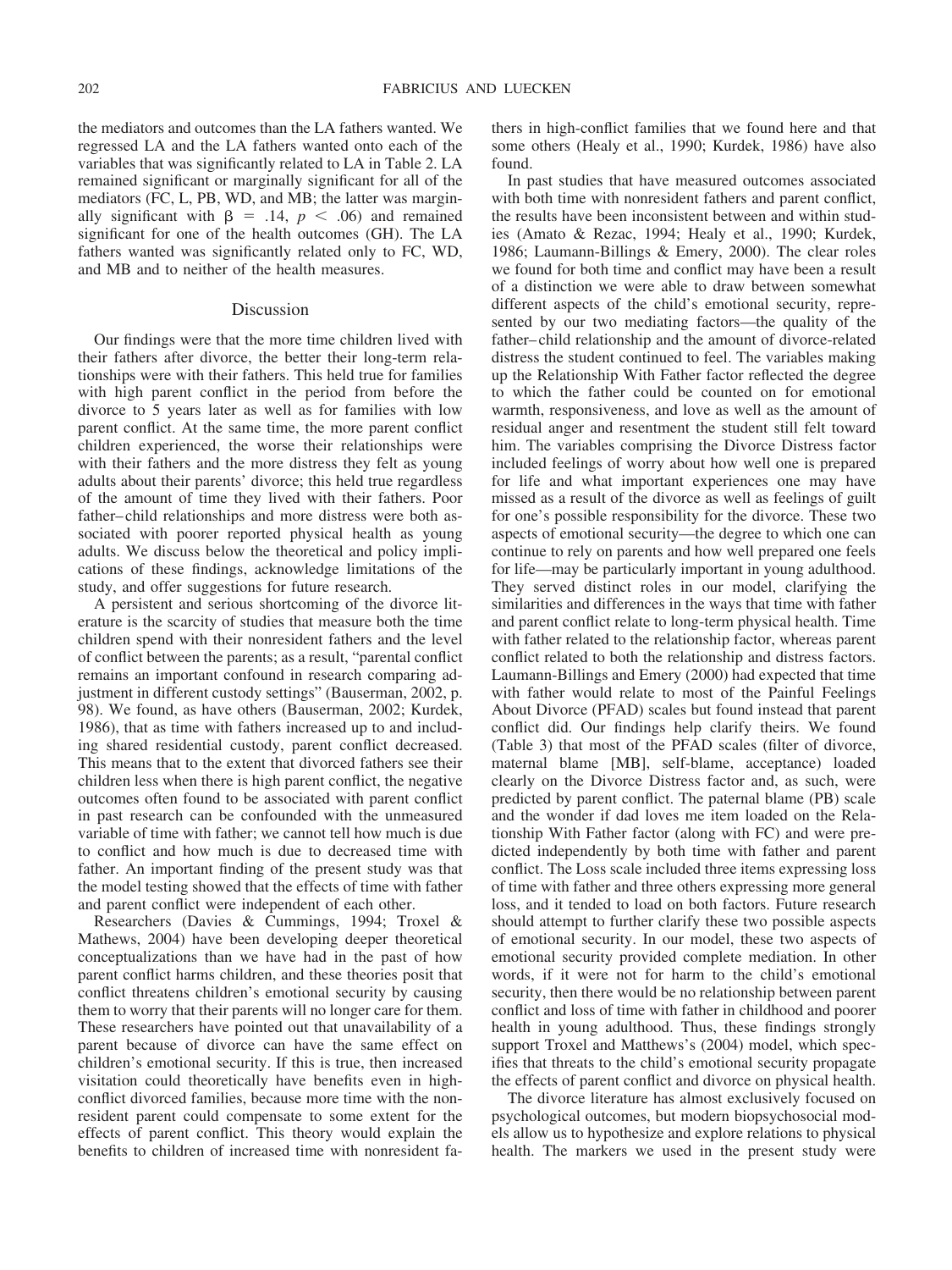somatic symptoms and perceived global health, which are valid self-report health measures and, in the case of global health, a strong indicator of risk for later health problems and early mortality. Our model indicates that one source of this risk involves current emotional insecurity that in turn can be traced to having experienced higher levels of conflict between their parents and less amount of time with their fathers.

We focused on the father– child relationship because in the great majority of divorced families children live with their mothers and visit their fathers; thus, variations in visitation arrangements would be expected to affect children's relationships with their fathers more than their relationships with their mothers. Among those few families in the reversed situation of primary residence with father and visitation with mother, we would expect that the motherchild relationship would be similarly affected by living arrangements and predictive of health outcomes. In fact, students who lived primarily with their fathers scored higher on MB than those who lived with their mothers; the opposite was true for PB. Laumann-Billings and Emery (2000) found the same. The different patterns for MB and PB mirror other findings with college students (Fabricius, 2003; Luecken & Fabricius, 2003), in which the relationship with the resident parent (mother or father) remained high across living arrangements categories up to and including equal residency, whereas the relationship with the nonresident parent improved across categories and "caught up" when the student lived substantial amounts of time with each parent. As a result, students with equal or near-equal residence arrangements had the best relations with both parents.

Limitations of this study include the possibility of multiple causal directions and the possibility that significant model paths may have been influenced by method variance because of our use of a single informant. For example, it is possible that reports of living arrangements that include little time with father are a consequence of poor father-child relations rather than a cause. Although our results are not definitive, we did find that students' reports of the living arrangements they had were better predictors in the model than reports of what their fathers wanted. Best practice among researchers in the field is to avoid relying on single informants when possible. For our mediators (relationship with father, divorce distress), the participant is likely to be the only reliable source. For our outcomes, we used valid self-report measures common in the health field as an alternative to obtaining medical records. The use of a single informant (and single item) for information on time with father did not seem to be a problem because the objectivity of our living arrangements item was indicated by the essentially identical responses we obtained from matched pairs of students and parents. Responses from students and parents to our parent conflict questions were significantly correlated  $(r = .63, p < .001)$ , indicating some objectivity but also room for differences. We asked students rather than parents to report about parent conflict because children have to be aware of parent conflict for it to cause stress arousal (Lazarus & Folkman, 1984), and they are the best reporters of their awareness (Wolchik et al., 2002). Nevertheless, we

cannot rule out the possibility that students' responses to the parent conflict questions could have been partly subject to negative bias in recall among those students most currently distressed about the divorce and with poorer father– child relationships. Finally, poorer health and/or related depressive symptoms could have negatively biased judgments of father– child relations and divorce distress. However, Laumann-Billings and Emery (2000) found few relationships between psychological symptoms and PFAD scales. Concern about the reliance on self-report measures is mitigated but not eliminated by adequate psychometric properties, including the fact that our new measures (living arrangements, parent conflict, and global feelings about divorce) were reliable over time. Many of the potential limitations of our study are inherent to retrospective data, and an important test of our model will be to determine whether it also fits longitudinal data. The good fit to the retrospective data, however, provides the empirical foundation for planning such longitudinal studies.

A potential confound in the present model may involve fathers' financial contributions to their children, which covary with living arrangements (Fabricius & Braver, 2003; 2004; Fabricius et al., 2003) and which may have a direct effect on their physical health. We did not have measures of father's socioeconomic status and financial support in the current data, and it will be important to control for these variables in future research. Another potential confound, age at divorce, was not related to any relationship quality measures or to any health measures. It was related to only one of the distress measures, global feelings about divorce  $(r = -.15, p < .05)$ .

Our participants were limited to college students, who might be expected to be healthier or less negatively affected by divorce-related threats to their current emotional security. However, detailed comparisons (available upon request) indicate that our college sample is similar to noncollege samples that have been tested on the measures used here. On a related note, Laumann-Billings and Emery (2000) found similar levels of divorce distress in college and community samples; in addition, a meta-analysis of studies comparing child adjustment in sole custody versus joint custody found no differences attributable to convenience versus random samples (Bauserman, 2002). Nevertheless, it would be important to replicate these findings on noncollege samples.

We measured only the frequency of parent conflict, not whether domestic violence was present, and so our results cannot be taken to apply to families with domestic violence. More research is needed on the mediating role of the child's emotional security in biopsychosocial models of families with domestic violence, and such research could provide useful tests of theoretical models.

Previous research has sensitized courts and policymakers, rightly so, to the risk of exposing children to high levels of parent conflict, sometimes suggesting that an appropriate strategy might be to limit visitation when evidence is presented of high conflict (e.g., Amato & Rezac, 1994; Johnson, Kline, & Tschann, 1989). Our findings suggest that the combination of high conflict and little time with the father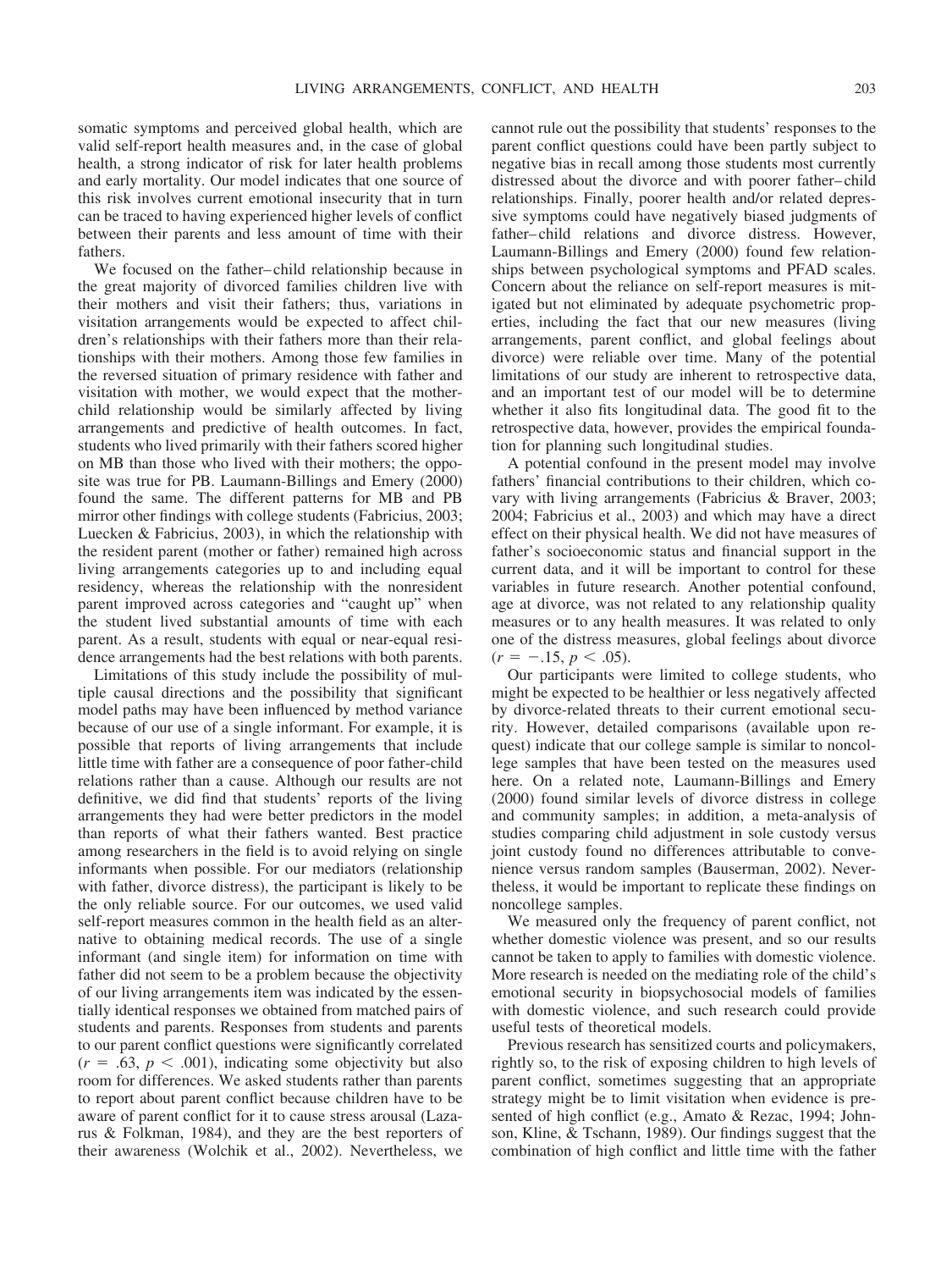exposes children to more risk than either one alone for long-term, serious physical health problems. These findings present decision makers with a challenge when increased time with the noncustodial parent could be suspected to lead to increased conflict. Relevant considerations would seem to be that if more visitation time leads to an increase in conflict, then benefits from more time might be canceled out by greater conflict. Conversely, if less visitation time would lower conflict, then benefits from reduced conflict might be canceled out by less time. Policymakers can consider the fact that parent conflict does tend to decrease over time, as we and others (King & Heard, 1999; Maccoby & Mnookin, 1992) have found, but damaged relationships between divorced fathers and their children persist into adulthood (Furstenberg, Hoffman, & Shrestha, 1995; Lye, Klepinger, Hyle, & Nelson, 1995), and the relationships especially likely to deteriorate may be the ones in which the living arrangements give little time with the father. Finally, these results support intervention and education programs for divorcing parents that include information about not only the negative effects of parent conflict but the positive, long-term health outcomes for children whose divorced parents arrange for them to have substantial time with both parents.

## References

- Amato, P. (1993). Children's adjustment to divorce: Theories, hypotheses, and empirical support. *Journal of Marriage and the Family, 55,* 23–28.
- Amato, P. R., & Gilbraith, J. G. (1999). Nonresident fathers and children's well-being: A meta-analysis. *Journal of Marriage and the Family, 61,* 557–573.
- Amato, P. R., & Rezac, S. (1994). Contact with nonresidential parents, interparental conflict, and children's behavior. *Journal of Family Issues, 15,* 191–207.
- Baron, R. M., & Kenny, D. A. (1986). The moderator–mediator distinction in social psychological research: Conceptual, strategic, and statistical considerations. *Journal of Personality and Social Psychology, 51,* 1173–1182.
- Bauserman, R. (2002). Child adjustment in joint-custody versus sole-custody arrangements: A meta-analytic review. *Journal of Family Psychology, 16,* 91–102.
- Burstrom, B., & Fredlund, P. (2001). Self-rated health: Is it a good predictor of subsequent mortality among adults in lower as well as in higher social classes? *Journal of Epidemiological Community Health, 55,* 836 – 840.
- Davies, P. T., & Cummings, E. M. (1994). Marital conflict and child adjustment: An emotional security hypothesis. *Psychological Bulletin, 116,* 387– 411.
- Derogatis, L. R. (1994). *SCL–90R administration, scoring, and procedures manual.* Minneapolis, MN: National Computer Systems.
- Fabricius, W. V. (2003). Listening to children of divorce: New findings on living arrangements, college support and relocation that rebut Wallerstein, Lewis and Blakeslee (2000). *Family Relations, 52,* 385–396.
- Fabricius, W. V., & Braver, S. L. (2003). Non-child support expenditures on children by nonresidential divorced fathers: Results of a study. *Family Courts Review, 41,* 321–336.

Fabricius, W. V., & Braver, S. L. (2004). Expenditures on children

and visitation time: A reply to Garfinkel, McLanahan, and Wallerstein. *Family Court Review, 42,* 350 –362.

- Fabricius, W. V., Braver, S. L., & Deneau, K. (2003). Divorced parents' financial support of their children's college expenses. *Family Courts Review, 41,* 224 –241.
- Furstenberg, E. F., Jr., Hoffman, S. D., & Shrestha, L. (1995). The effects of divorce on intergenerational transfers: New evidence. *Demography, 32,* 319 –333.
- Gunnoe, M. L., & Braver, S. L. (2001). The effects of joint legal custody on mothers, fathers, and children controlling for factors that predispose a sole maternal versus joint legal award. *Law and Human Behavior, 25,* 25– 43.
- Gureje, O., Simon, G. E., Ustun, T. B., & Goldberg, D. (1997). Somatization in cross-cultural perspective: A World Health Organization study in primary care. *American Journal of Psychiatry, 151,* 989 –995.
- Healy, J. M., Malley, J. E., & Stewart, A. J. (1990). Children and their fathers after parental separation. *American Journal of Orthopsychiatry, 60,* 531–543.
- Johnson, J. R., Kline, M., & Tschann, J. M. (1989). Ongoing postdivorce conflict: Effects on children of joint custody and frequent access. *American Journal of Orthopsychiatry, 59,* 576 – 592.
- Judd, C. M., & Kenny, D. A. (1981). Process analysis: Estimating mediation in treatment analysis. *Evaluation Review*, 5, 602–609.
- Katz, L. F., & Gottman, J. M. (1997). Buffering children from marital conflict and dissolution. *Journal of Clinical Child Psychology, 26,* 157–171.
- King, V., & Heard, E. (1999). Nonresident father visitation, parental conflict, and mother's satisfaction: What's best for child well-being? *Journal of Marriage and the Family, 61,* 385–396.
- Kirmayer, L. J., & Robbins, J. M. (1991). Three forms of somatization in primary care: Prevalence, co-occurrence, and sociodemographic characteristics. *Journal of Nervous Mental Disorders, 179,* 647– 655.
- Kroenke, K., Spitzer, R. L., & Williams, J. B. W. (2002). The PHQ–15: Validity of a new measure for evaluating the severity of somatic symptoms. *Psychosomatic Medicine, 64,* 258 –266.
- Kurdek, L. A. (1986). Custodial mothers' perceptions of visitation and payment of child support by noncustodial fathers in families with low and high levels of preseparation interparental conflict. *Journal of Applied Developmental Psychology, 7,* 307–323.
- Laumann-Billings, L., & Emery, R. E. (2000). Distress among young adults from divorced families. *Journal of Family Psychology, 14,* 671– 687.
- Lazarus, R. S., & Folkman, S. (1984). Stress, appraisal and coping. New York: Springer.
- Luecken, L. J., & Fabricius, W. V. (2003). Physical health vulnerability in adult children from divorced and intact families. *Journal of Psychosomatic Research, 55,* 221–228.
- Luecken, L. J., & Lemery, K. S. (2004). Early caregiving and physiological stress responses. *Clinical Psychology Review, 24,* 171–191.
- Lye, D. N., Klepinger, D. H., Hyle, P. D., & Nelson, A. (1995). Childhood living arrangements and adult children's relations with their parents. *Demography, 32,* 261–280.
- Maccoby, E., & Mnookin, R. (1992). *Dividing the child.* Cambridge, MA: Harvard University Press.
- Manor, O., Matthews, S., & Power, C. (2001). Self-rated health and limited longstanding illness: Interrelationships with morbidity in early adulthood. *International Journal of Epidemiology, 30,* 600 – 607.
- Markovitz, J. H., & Matthews, K. A. (1991). Platelets and coro-